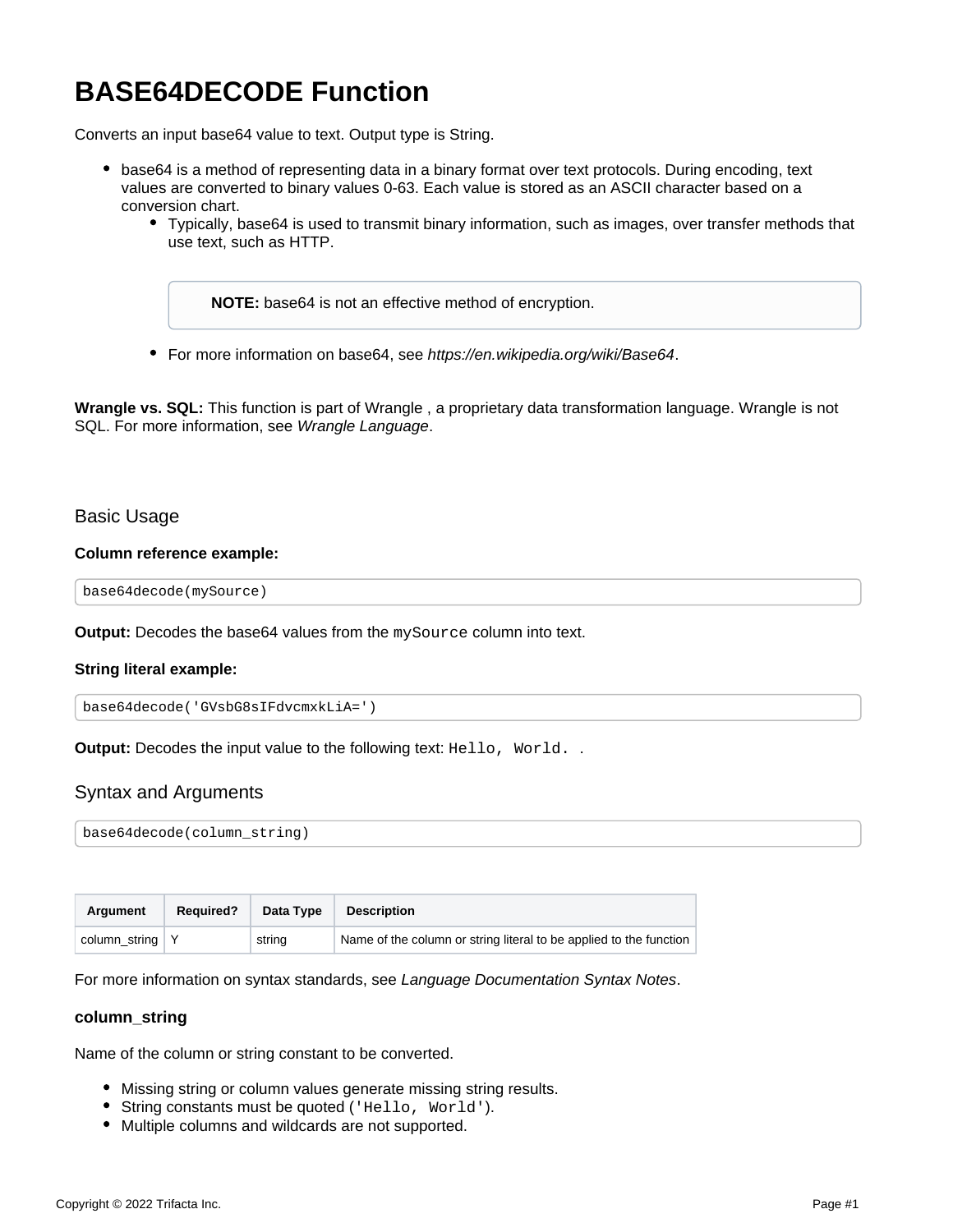#### **Usage Notes:**

| <b>Required?</b> | Data Type                          | <b>Example Value</b> |
|------------------|------------------------------------|----------------------|
| Yes              | String literal or column reference | myColumn             |

## Examples

**Tip:** For additional examples, see [Common Tasks](https://docs.trifacta.com/display/AWS/Common+Tasks).

## **Example - base64 encoding and decoding**

This example demonstrates how to convert an input string to a base64-encoded value and back to ASCII text strings.

## **Functions**:

| Item                            | <b>Description</b>                                                                                                                                |
|---------------------------------|---------------------------------------------------------------------------------------------------------------------------------------------------|
| BASE64ENCODE<br><b>Function</b> | Converts an input value to base 64 encoding with optional padding with an equals sign $(=)$ . Input can be of any<br>type. Output type is String. |
| BASE64DECODE<br><b>Function</b> | Converts an input base 64 value to text. Output type is String.                                                                                   |

#### **Source:**

The following example contains three columns of different data types:

| <b>IntegerField</b> | <b>StringField</b>                          | ssn         |
|---------------------|---------------------------------------------|-------------|
| -2082863942         | This is a test string.                      | 987654321   |
| 2012994989          | "Hello, world."                             | 987654322   |
| -1637187918         | "Hello, world. Hello, world. Hello, world." | 987654323   |
| -1144194035         | fyi                                         | 987654324   |
| -971872543          |                                             | 987654325   |
| 353977583           | This is a test string.                      | 987-65-4321 |
| -366583667          | "Hello, world."                             | 987-65-4322 |
| -573117553          | "Hello, world. Hello, world. Hello, world." | 987-65-4323 |
| 2051041970          | fyi                                         | 987-65-4324 |
| 522691086           |                                             | 987-65-4325 |

#### **Transformation - encode:**

You can use the following transformation to encode all of the columns in your dataset:

| <b>Transformation Name</b> | Edit column with formula |
|----------------------------|--------------------------|
| <b>Parameter: Columns</b>  | A11                      |